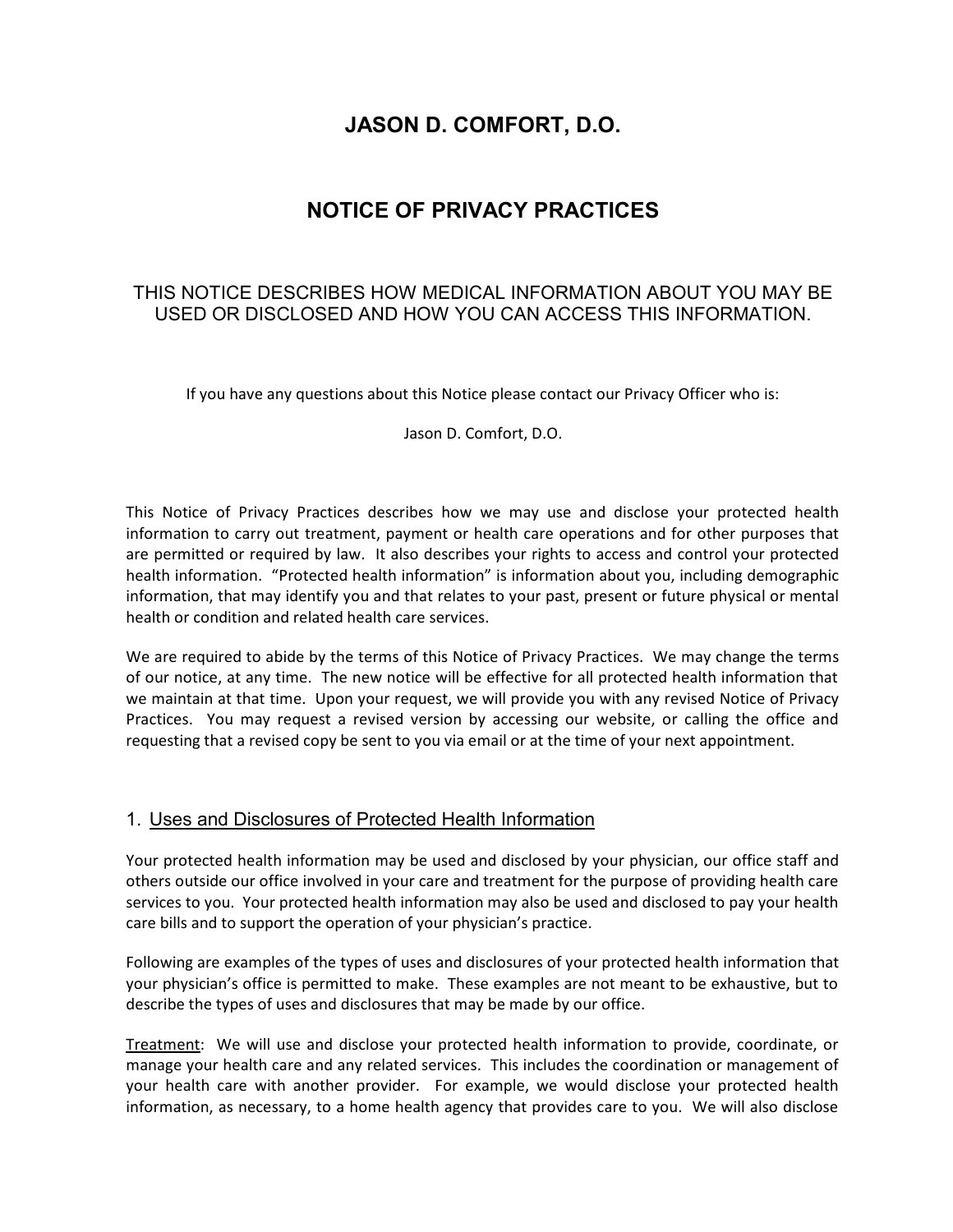protected health information to other physicians or healthcare providers who may be treating you or assisting in your treatment for educational purposes. For example, your protected health information may be provided to a physician to whom you have been referred to ensure that the physician has the necessary information to diagnose or treat you. In addition, we may disclose your protected health information from time-to-time to another physician or health care provider (e.g., a specialist or laboratory) who, at the request of your physician, becomes involved in your care by providing assistance with your health care diagnosis or treatment to your healthcare provider (physician, physician assistant, nurse practitioner).

Payment: Your protected health information will be used and disclosed, as needed, to obtain payment for your health care services provided by us or by another provider. This may include certain activities that your health insurance plan may undertake before it approves or pays for the health care services we recommend for you such as: making a determination of eligibility or coverage for insurance benefits, reviewing services provided to you for medical necessity, and undertaking utilization review activities. For example, obtaining approval for a hospital stay may require that your relevant protected health information be disclosed to the health plan to obtain approval for the hospital admission.

Health Care Operations: We may use or disclose, as needed, your protected health information in order to support the business activities of your physician's practice. These activities include, but are not limited to, quality assessment activities, employee review activities, training of medical students or student physicians, physician assistants, licensing, fundraising activities, and conducting or arranging for other business activities.

We may share your protected health information with third party "business associates" that perform various activities (for example, billing or transcription services) for our practice. Whenever an arrangement between our office and a business associate involves the use or disclosure of your protected health information, we will have a written contract that contains terms that will protect the privacy of your protected health information.

We may use or disclose your protected health information, as necessary, to provide you with information about treatment alternatives or other health related benefits and services that may be of interest to you. You may contact our Privacy Officer to request that these materials not be sent to you.

We may use or disclose your demographic information and the dates that you received treatment from your physician, as necessary, in order to contact you for fundraising activities supported by our office. If you do not want to receive these materials, please contact our Privacy Officer and request that these fundraising materials not be sent to you.

#### Other permitted and required uses and disclosures that may be made without your authorization or opportunity to agree or object:

We may use or disclose your protected health information in the following situations without your authorization or providing you the opportunity to agree or object. These situations include:

Required By Law: We may use or disclose your protected health information to the extent that the use or disclosure is required by law. The use or disclosure will be made in compliance with the law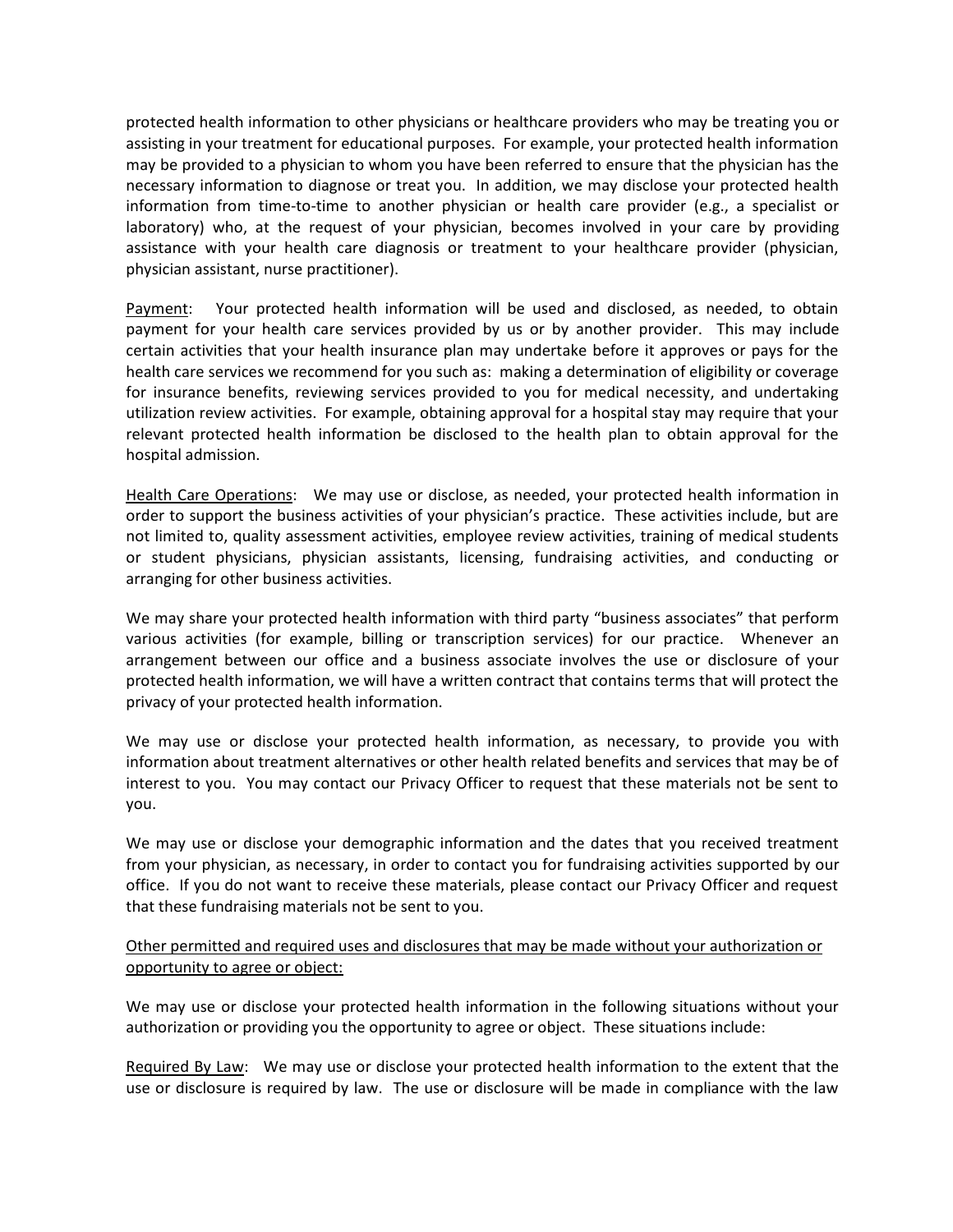and will be limited to the relevant requirements of the law. You will be notified, if required by law, of any such uses or disclosures.

Public Health: We may disclose your protected health information for public health activities and purposes to a public health authority that is permitted by law to collect or receive the information. For example, a disclosure may be made for the purpose of preventing or controlling disease, injury or disability.

Communicable Diseases: We may disclose your protected health information, if authorized by law, to a person who may have been exposed to a communicable disease or may otherwise be at risk of contracting or spreading the disease or condition.

Health Oversight: We may disclose protected health information to a health oversight agency for activities authorized by law, such as audits, investigations, and inspections. Oversight agencies seeking this information include government agencies that oversee the health care system, government benefit programs, other government regulatory programs and civil rights laws.

Abuse or Neglect: As mandated by law, we may disclose your protected health information to a public health authority that is authorized by law to receive reports of child abuse or neglect. In addition, we may disclose your protected health information if we believe that you have been a victim of abuse, neglect or domestic violence to the governmental entity or agency authorized to receive such information. In this case, the disclosure will be made consistent with the requirements of applicable laws.

Food and Drug Administration: We may disclose your protected health information to a person or company required by the Food and Drug Administration for the purpose of quality, safety, or effectiveness of FDA-regulated products or activities including, to report adverse events, product defects or problems, biologic product deviations, to track products; to enable product recalls; to make repairs or replacements, or to conduct post marketing surveillance, as required.

Legal Proceedings: We may disclose protected health information in the course of any judicial or administrative proceeding, in response to an order of a court or administrative tribunal (to the extent such disclosure is expressly authorized), or in certain conditions in response to a subpoena, discovery request or other lawful process.

Law Enforcement: We may also disclose protected health information, so long as applicable legal requirements are met, for law enforcement purposes. These law enforcement purposes include (1) legal processes and otherwise required by law, (2) limited information requests for identification or location purposes, (3) pertaining to victims of a crime, (4) suspicion that death has occurred as a result of criminal conduct, (5) in the event that a crime occurs on the premises of our practice, and (6) medical emergency (not on our practice's premises) and it is likely that a crime has occurred.

Coroners, Funeral Directors, and Organ Donation: We may disclose protected health information to a coroner or medical examiner for identification purposes, determining cause of death or for the coroner or medical examiner to perform other duties authorized by law. We may also disclose protected health information to a funeral director, as authorized by law, in order to permit the funeral director to carry out their duties. We may disclose such information in reasonable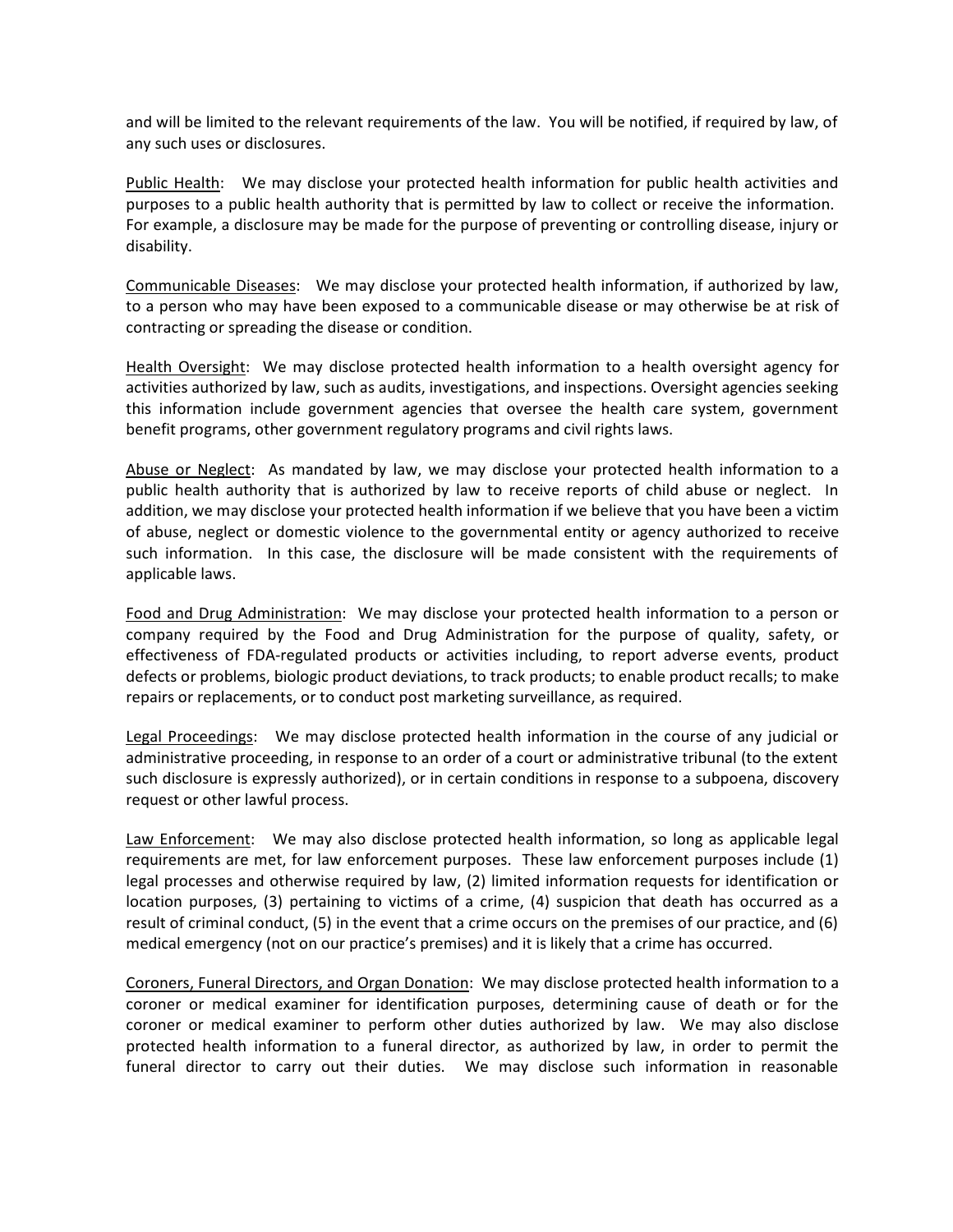anticipation of death. Protected health information may be used and disclosed for cadaveric organ, eye or tissue donation purposes.

Research: We may disclose your protected health information to researchers when their research has been approved by an institutional review board that has reviewed the research proposal and established protocols to ensure the privacy of your protected health information.

Criminal Activity: Consistent with applicable federal and state laws, we may disclose your protected health information, if we believe that the use or disclosure is necessary to prevent or lessen a serious and imminent threat to the health or safety of a person or the public. We may also disclose protected health information if it is necessary for law enforcement authorities to identify or apprehend an individual.

Military Activity and National Security: When the appropriate conditions apply, we may use or disclose protected health information of individuals who are Armed Forces personnel (1) for activities deemed necessary by appropriate military command authorities; (2) for the purpose of a determination by the Department of Veterans Affairs of your eligibility for benefits, or (3) to foreign military authority if you are a member of that foreign military services. We may also disclose your protected health information to authorized federal officials for conducting national security and intelligence activities, including for the provision of protective services to the President or others legally authorized.

Workers' Compensation: We may disclose your protected health information as authorized to comply with workers' compensation laws and other similar legally-established programs.

Inmates: We may use or disclose your protected health information if you are an inmate of a correctional facility and your physician created or received your protected health information in the course of providing care to you.

#### Uses and Disclosures of Protected Health Information Based upon Your Written Authorization:

Other uses and disclosures of your protected health information are made only with your written authorization. You may revoke this authorization in writing if you choose. When such a request is received and processed by the Privacy Officer, we will no longer use or disclose your protected health information except where required by law. We are unable to take back any disclosures already made with your authorization.

Other Permitted and Required Uses and Disclosures That Require Providing You the Opportunity to Agree or Object We may use and disclose your protected health information in the following instances.

You have the opportunity to agree or object to the use or disclosure of all or part of your protected health information. If you are not present or able to agree or object to the use or disclosure of the protected health information, then your physician may, using professional judgment, determine whether the disclosure is in your best interest.

Facility Directories: Unless you object, we may use and disclose in an admitting facility directory your name, the location at which you are receiving care, your general condition (such as fair or stable), and your religious affiliation. All of this information, except religious affiliation, will be disclosed to people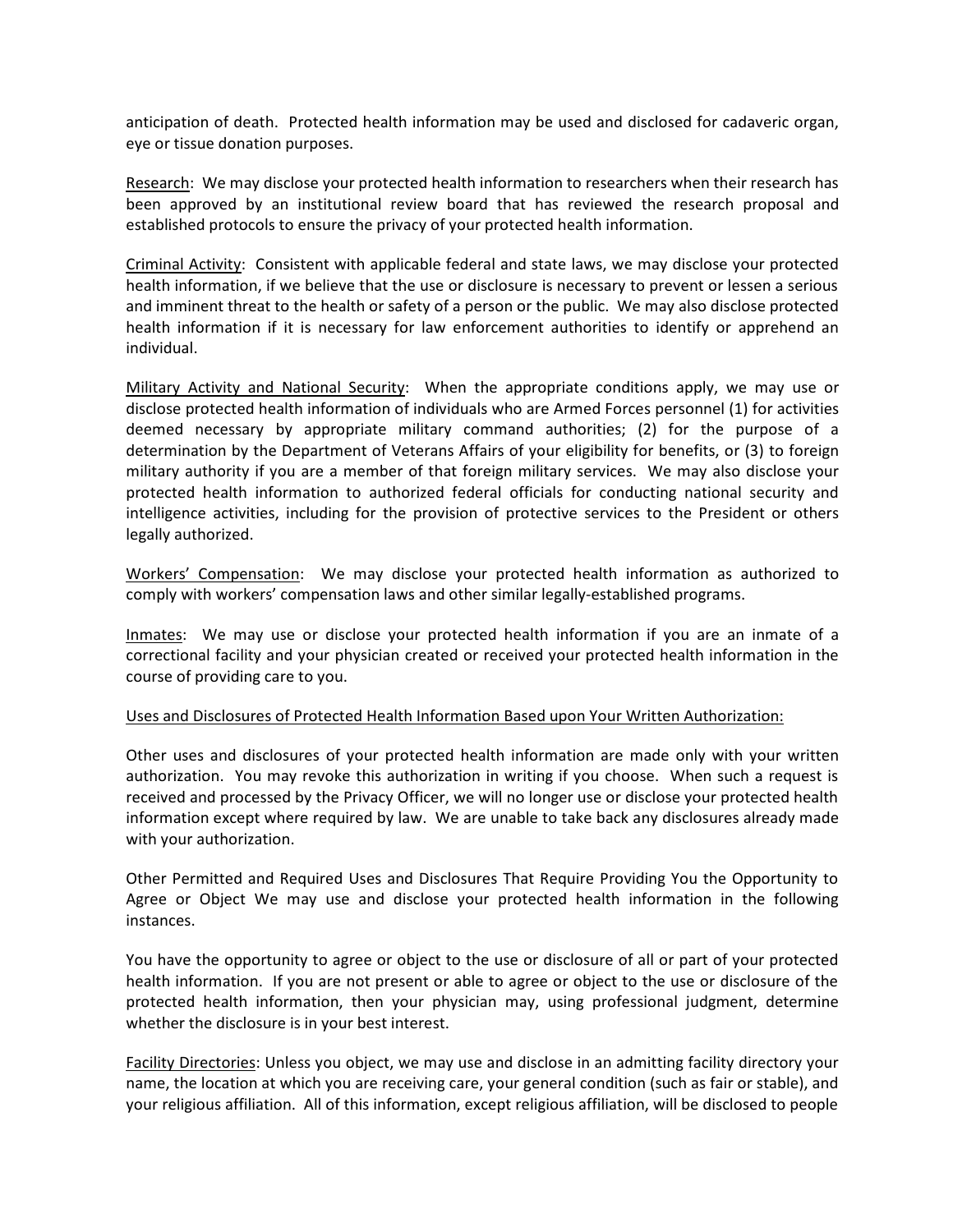that ask for you by name. Your religious affiliation will be only given to a member of the clergy, such as a priest or rabbi.

Others Involved in Your Health Care or Payment for your Care: Unless you object, we may disclose to a member of your family, a relative, a close friend or any other person you identify, your protected health information that directly relates to that person's involvement in your health care. If you are unable to agree or object to such a disclosure, we may disclose such information as necessary if we determine that it is in your best interest based on our professional judgment. We may use or disclose protected health information to notify or assist in notifying a family member, personal representative or any other person that is responsible for your care of your location, general condition or death. Finally, we may use or disclose your protected health information to an authorized public or private entity to assist in disaster relief efforts and to coordinate uses and disclosures to family or other individuals involved in your health care.

### 2. Your Rights

Following is a statement of your rights with respect to your protected health information and a brief description of how you may exercise these rights.

You have the right to inspect and copy your protected health information. This means you may inspect and obtain a copy of protected health information about you for so long as we maintain the protected health information. You may obtain your medical record that contains medical and billing records and any other records that your physician and the practice use for making decisions about you. As permitted by federal or state law, we may charge you a reasonable copy fee for a copy of your records.

Under federal law, however, you may not inspect or copy the following records: psychotherapy notes; information compiled in reasonable anticipation of, or use in, a civil, criminal, or administrative action or proceeding; and laboratory results that are subject to law that prohibits access to protected health information. Depending on the circumstances, a decision to deny access may be reviewable. In some circumstances, you may have a right to have this decision reviewed. Please contact our Privacy Officer if you have questions about access to your medical record.

You have the right to request a restriction of your protected health information. This means you may ask us not to use or disclose any part of your protected health information for the purposes of treatment, payment or health care operations. You may also request that any part of your protected health information not be disclosed to family members or friends who may be involved in your care or for notification purposes as described in this Notice of Privacy Practices. Your request must state the specific restriction requested and to whom you want the restriction to apply.

Your physician is not required to agree to a restriction that you may request. If your physician does agree to the requested restriction, we may not use or disclose your protected health information in violation of that restriction unless it is needed to provide emergency treatment. With this in mind, please discuss any restriction you wish to request with your physician. You may request a restriction in writing, and this document must be delivered to the Privacy Officer to confirm receipt of the restriction request.